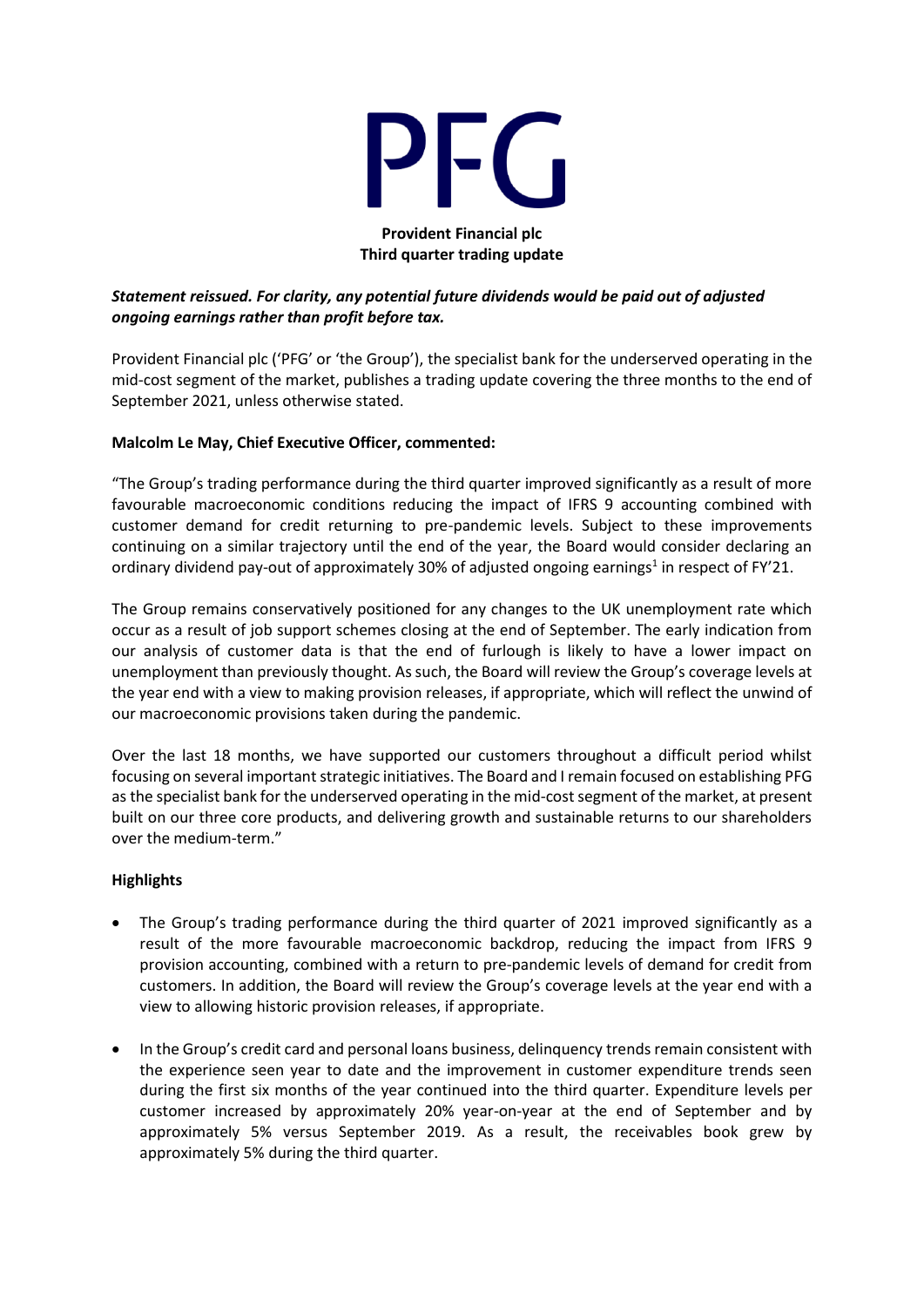Shortly after the period end, and in keeping with the previously announced timeframe, Vanquis Bank launched its unsecured personal loans product to the open market. The roll out will be on a phased basis using distribution partners and affiliate channels.

- The Group's vehicle finance business continued to experience a buoyant second-hand vehicle market during the third quarter and arrears trends were favourable. Credit issued grew by approximately 3% year-on-year, but new business volumes were lower as Q3'20 benefitted significantly from Covid-19 related demand dynamics. Receivables at the period end were broadly flat versus the end of June and the business remains well placed for the full year.
- The planned closure of CCD (Consumer Credit Division) continued to progress in-line with expectations during the period. At the end of September, receivables had reduced significantly since the end of June and were approximately £14m. The previously announced anticipated closure costs of up to £100m remain on track.
- The Group's balance sheet position at the end of September was robust, with regulatory capital of c.£570m and a CET1 ratio of 32.9%. Including the Tier 2 bond, issued in October, the Group's total capital ratio increases to 37.5%. Liquidity reflected a more normalised level for the Group, as flagged with the H1'21 results, with total Group liquidity of approximately £580m, including approximately £400m held by Vanquis, and headroom on committed facilities of £50m.

## **Funding Update**

During the period, Vanquis Bank gained access to the Bank of England's Term Funding Scheme for SMEs (TFSME) and, ahead of the closure of the scheme this month, has drawn approximately £170m of funding using its AAA rated notes as collateral. This funding will diversify and reduce the cost of funding for Vanquis Bank over time, while remaining primarily retail funded.

PFG announced in October that it had successfully priced its first subordinated Tier 2 debt capital to the external markets since 2005. The issuance was for £200m with a 10.25 year maturity, callable after 5.25 years, and a coupon of 8.875%. This reflected the strong interest received from the market and the Group's improving credit narrative. The bond was rated B+ by Fitch. Concurrently, a partial tender of the Group's 2023 Senior Bonds, that pay a coupon of 8.25% but do not qualify as regulatory capital, was offered. The Group successfully repurchased £71.5m of the £175m outstanding marking the second time that PFG has successfully repurchased some of these bonds, the last time being August 2020 for £75.0m.

During the period, the Group also refinanced both its Moneybarn securitisation programme with £325m of committed funding (H1'21: £200m) while reducing its Revolving Credit Facility to £90m (H1'21: £141m). The Group now has no contractual wholesale maturities until H2'23, representing a very robust, diverse and stable funding profile. Further, the Group has recently submitted its application to the PRA (Prudential Regulation Authority) to allow the use of retail deposits held at Vanquis Bank to fund other parts of the Group.

## **Dividend policy update**

Should the recent improvement in macroeconomic conditions continue on a similar trajectory for the remainder of this financial year, the Board would consider declaring an ordinary dividend pay-out of 30% of adjusted ongoing earnings<sup>1</sup> in respect of FY'21. The Board will provide further clarity on the Group's longer-term dividend policy, beyond this financial year, at the previously announced Capital Markets Day in Q1'22.